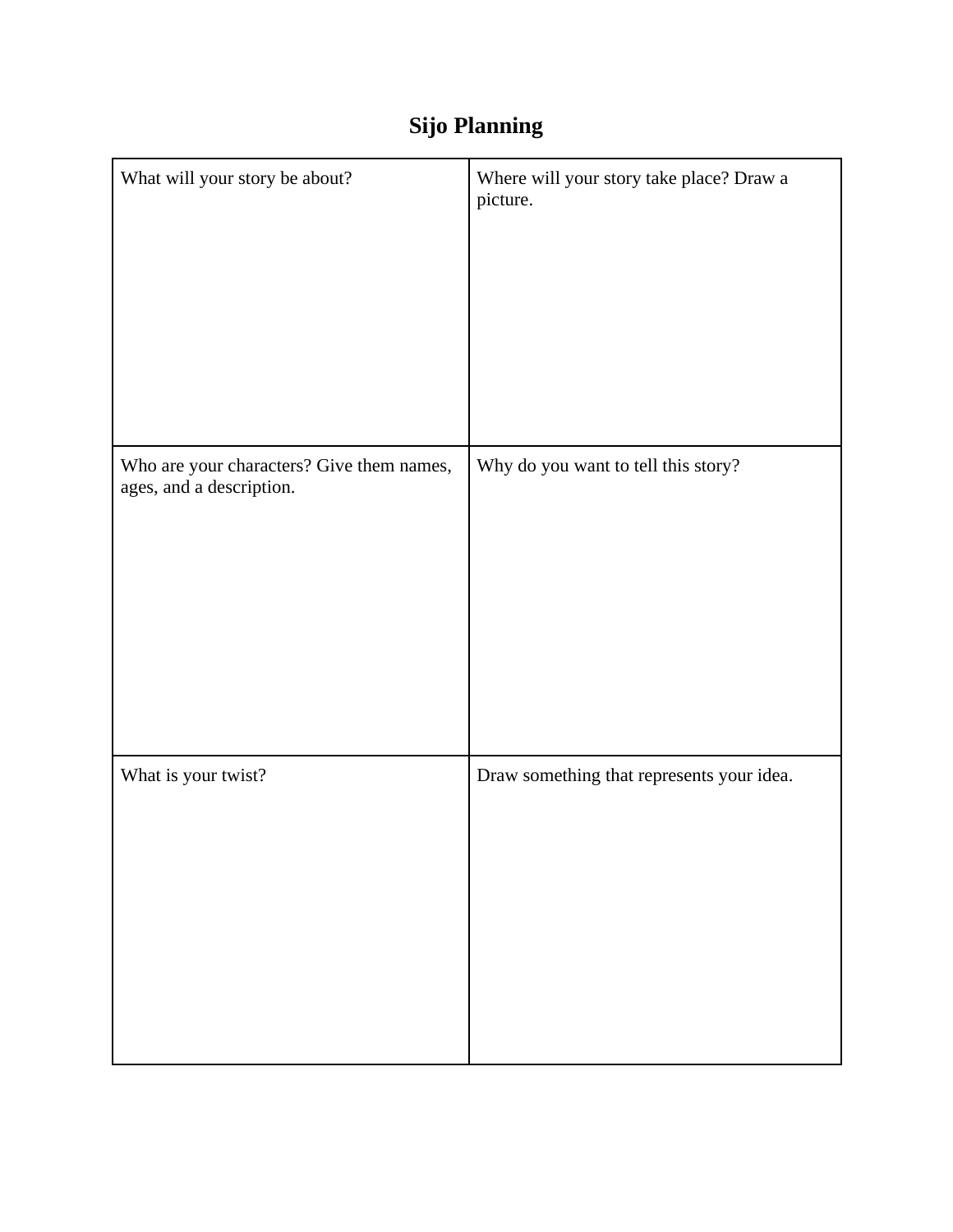#### **Sijo's Three Lines**

Each line needs 14-16 syllables and 44-46 syllables total. Above each word, write the syllable count.

In the **first line**, introduce your story. Think about what your characters are doing and where they are. (14-16 syllables)

In the **second line**, go deeper into your story. Think about what is happening and why you're telling this story. (14-16 syllables)

In the **third line**, include a twist. Think about something that is unexpected or surprising or a change. (14-16 syllables)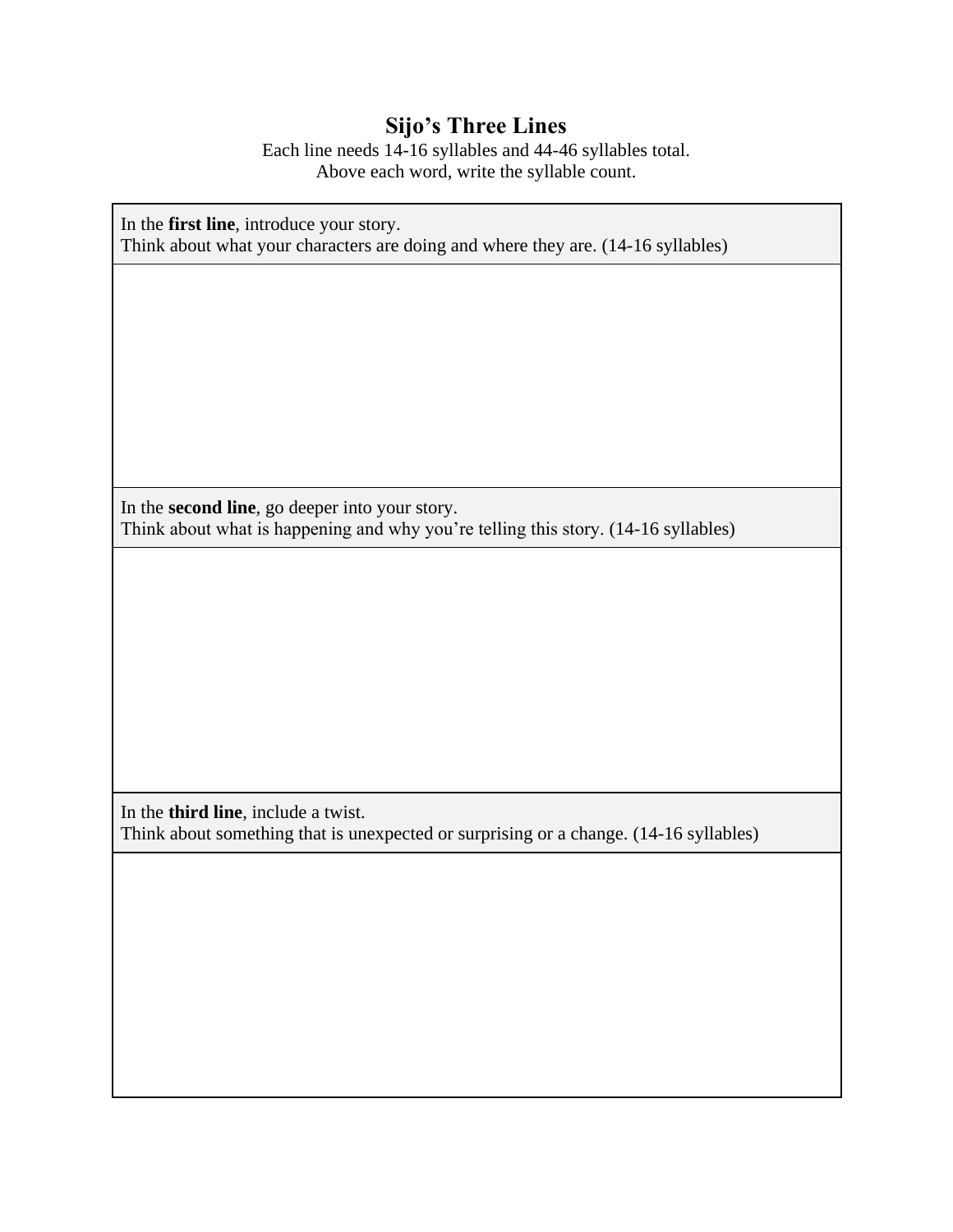### **Sijo Poem//Peer Editing Worksheet**

**POET:**

#### **EDITOR:**

**STORY AND TWIST.** Explain the following:

Plot:

Twist:

Setting:

Character(s):

The point of the poem:

Where are you confused?

What is the best part of the story/poem? Why?

**LANGUAGE CHOICES.** Which stylistic devices does the author use? Please note each stylistic device and the impact on the reader. Please note at least three.

1.

2.

3.

What action verbs are present?

Where can the author insert a stylistic device, improve the language, or use action verbs? Give two suggestions: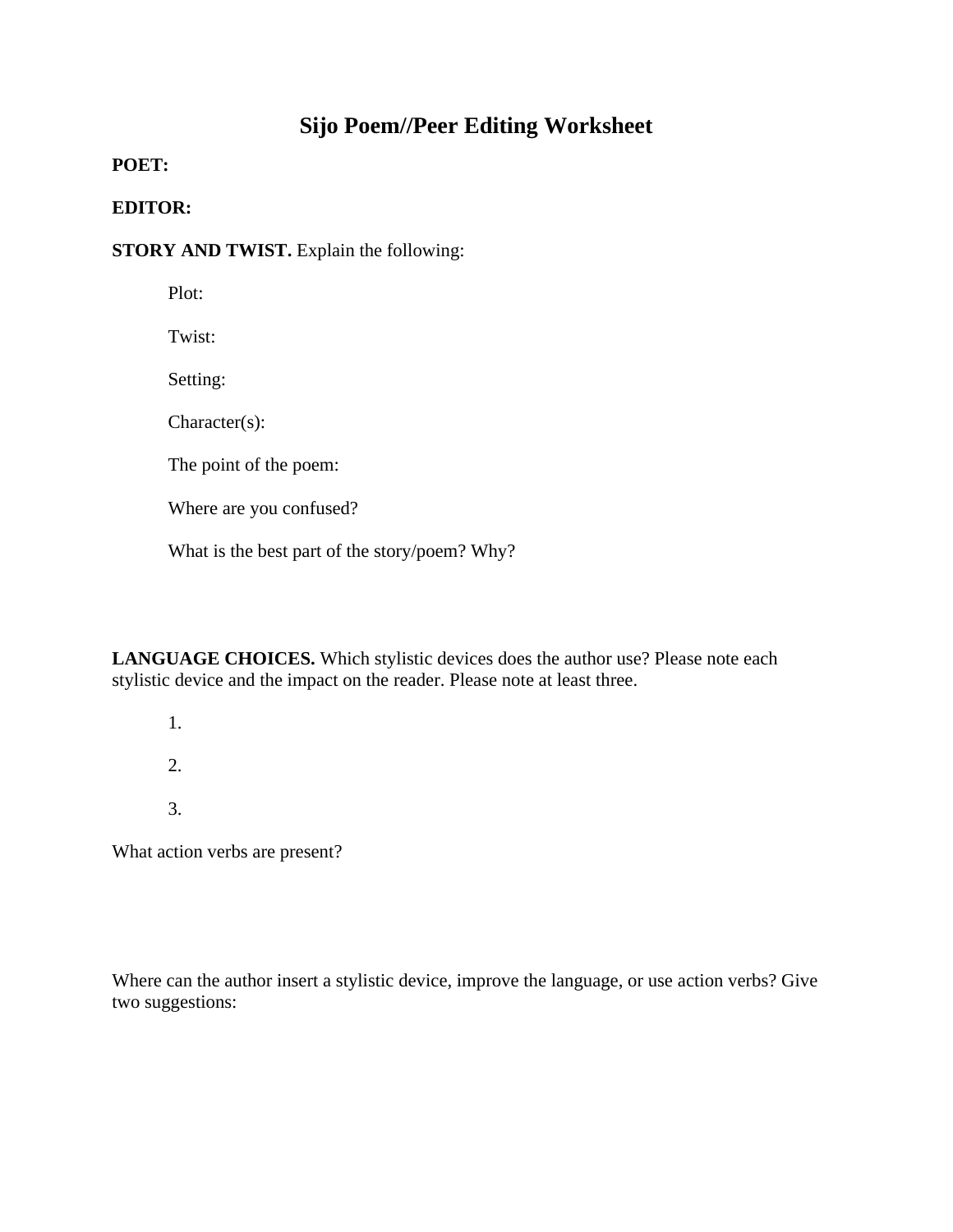**SYLLABLES**. Notate each line's syllable groupings. Example: 3-4-4-4

Line one: Line two: Line three: Line four: Line five: Line six: Count the total number of syllables in the poem. Place it here:

**SONG**. How is your partner's sijo like a song?

What could your partner do to make it *more* like a song?

**TITLE**. Current title:

Comment on the title and/or give a recommendation for improvement:

**REFLECT**. Overall, what do you think of your partner's sijo? Write four to six sentences.

**NOW, read your peer editing partner's comments. THEN, go back to your sijo and make updates based on your partner's feedback. After this hour, I will look for an updated draft of your sijo.**